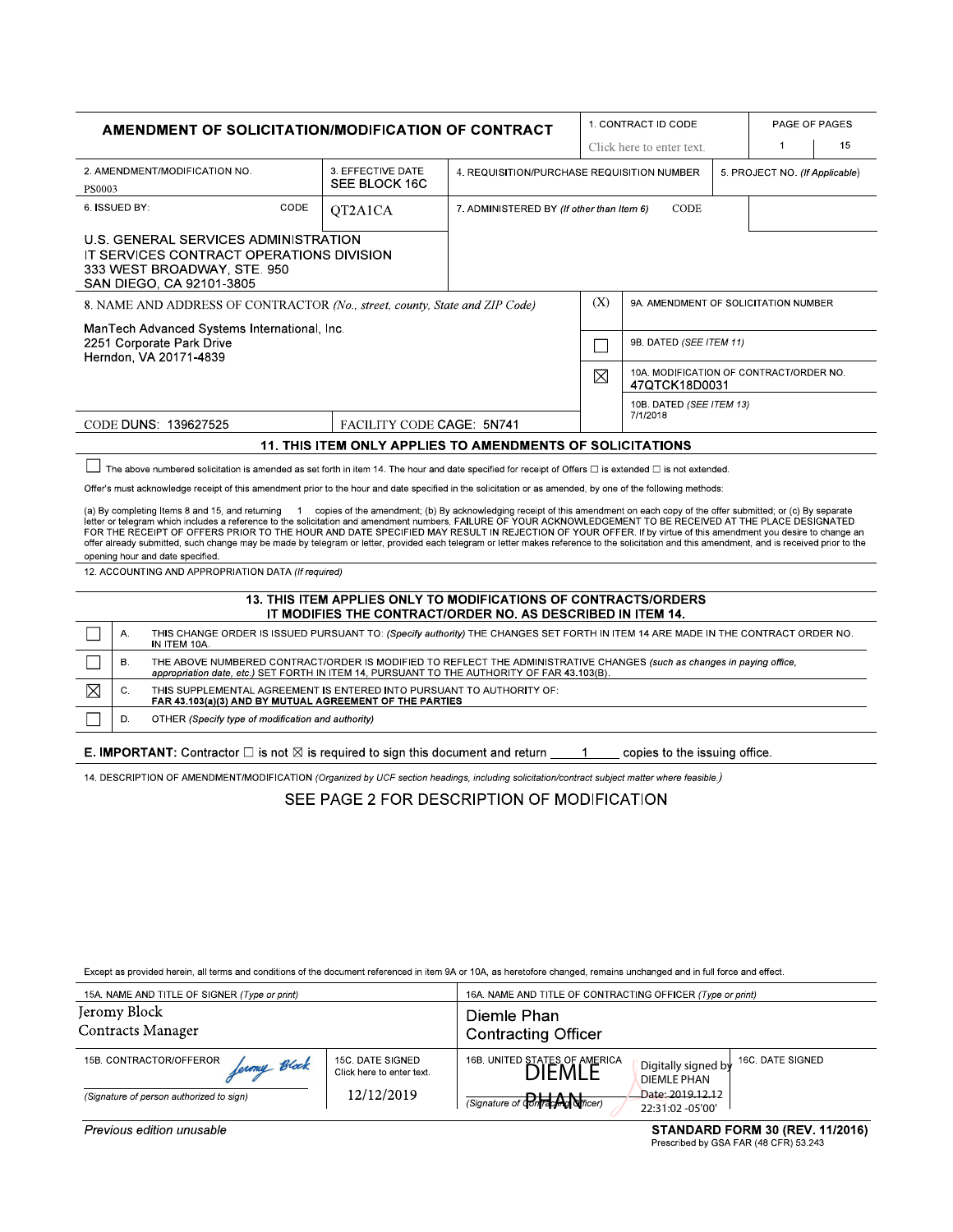#### SECTION SF 30 BLOCK 14 CONTINUATION PAGE

#### **SECTION F.7.3 IS REVISED BY ADDING**

| I.2 Representation Regarding   Deliverable | Annually, no later | Alliant $2\omega$ gsa.gov |
|--------------------------------------------|--------------------|---------------------------|
| <b>Certain Telecommunications</b>          | than October 26    |                           |
| and Video Surveillance                     |                    |                           |
| Services or Equipment                      |                    |                           |

#### **SECTION L2 IS REVISED BY ADDING**

| 52.204-25 | Prohibition on Contracting for    | AUG 2019 | $\mathbf{X}$ |  |  |
|-----------|-----------------------------------|----------|--------------|--|--|
|           | <b>Certain Telecommunications</b> |          |              |  |  |
|           | and Video Surveillance            |          |              |  |  |
|           | Services or Equipment             |          |              |  |  |
|           |                                   |          |              |  |  |

SECTION I.2.1.1 THE FOLLOWING IS INSERTED INTO THIS SECTION AS A NEW I.2.1.1 AND THE EXISTING SECTION I.2.1.1 BECOMES I.2.1.2:

## **I.2.1.1 GSAR 552.204-70 REPRESENTATION REGARDING CERTAIN** TELECOMMUNICATIONS AND VIDEO SURVEILLANCE SERVICES OR EOUIPMENT (AUG 2019)

(a) Definitions. As used in this clause-

"Covered telecommunications equipment or services", "Critical technology", and "Substantial or essential component" have the meanings provided in FAR 52.204-25, Prohibition on Contracting for Certain Telecommunications and Video Surveillance Services or Equipment.

(b) Prohibition. Section  $889(a)(1)(A)$  of the John S. McCain National Defense Authorization Act for Fiscal Year 2019 (Pub. L. 115-232) prohibits the head of an executive agency on or after August 13, 2019, from procuring or obtaining, or extending or renewing a contract to procure or obtain, any equipment, system, or service that uses covered telecommunications equipment or services as a substantial or essential component of any system, or as critical technology as part of any system. Contractors are not prohibited from providing-

(1) A service that connects to the facilities of a third-party, such as backhaul, roaming, or interconnection arrangements; or

(2) Telecommunications equipment that cannot route or redirect user data traffic or permit visibility into any user data or packets that such equipment transmits or otherwise handles.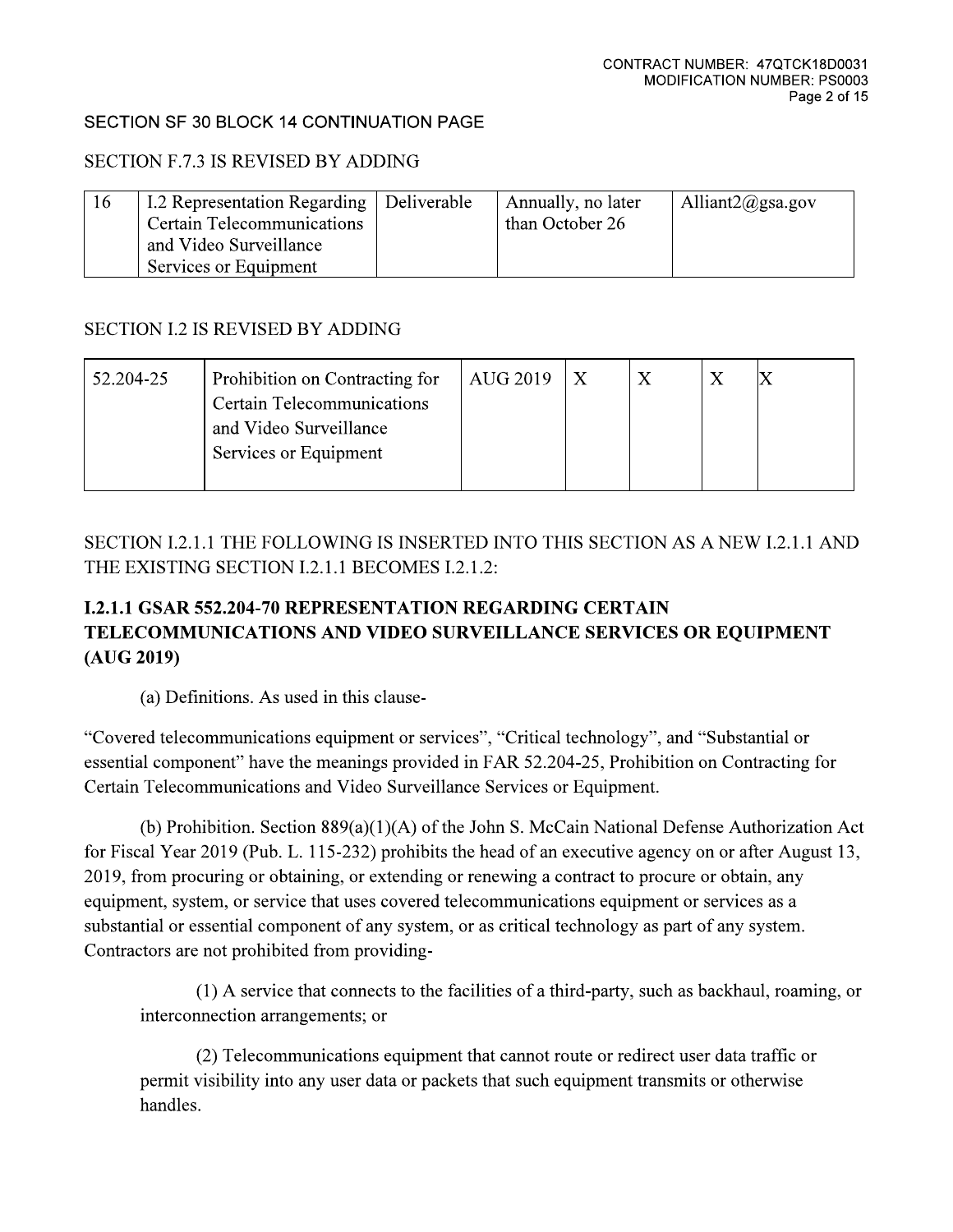(c) Representation. [Contractor to complete and submit to the Contracting Officer] The Offeror or Contractor represents that it  $\lceil \cdot \rceil$  will or  $\lceil x \rceil$  will not provide covered telecommunications equipment or services to the Government in the performance of any contract, subcontract, order, or other contractual instrument resulting from this contract. This representation shall be provided as part of the proposal and resubmitted on an annual basis from the date of award.

(d) Disclosures. If the Offeror or Contractor has responded affirmatively to the representation in paragraph (c) of this clause, the Offeror or Contractor shall provide the following additional information to the Contracting Officer--

(1) All covered telecommunications equipment and services offered or provided (include brand; model number, such as original equipment manufacturer (OEM) number, manufacturer part number, or wholesaler number; and item description, as applicable);

(2) Explanation of the proposed use of covered telecommunications equipment and services and any factors relevant to determining if such use would be permissible under the prohibition in paragraph (b) of this provision;

(3) For services, the entity providing the covered telecommunications services (include entity name, unique entity identifier, and Commercial and Government Entity (CAGE) code, if known); and

(4) For equipment, the entity that produced the covered telecommunications equipment (include entity name, unique entity identifier, CAGE code, and whether the entity was the OEM or a distributor, if known).

(End of clause)

# **UPDATED ATTACHMENT J-1 - DOD REQUIRED PROVISIONS AND CLAUSES**

# **ATTACHMENT J-1 - DOD REQUIRED PROVISIONS AND CLAUSES**

As referenced in Section I.1.1 Contract Clauses, the following agency specific Department of Defense (DoD) provisions and clauses are provided for Task Orders solicited and issued under the Master Contract.

Periodically during the term of the Master Contract, an update to this *Attachment J-1 DoD Required* Provisions and Clauses may be executed on the Master Contract via a unilateral contract modification.

**Updated as of: November 2019**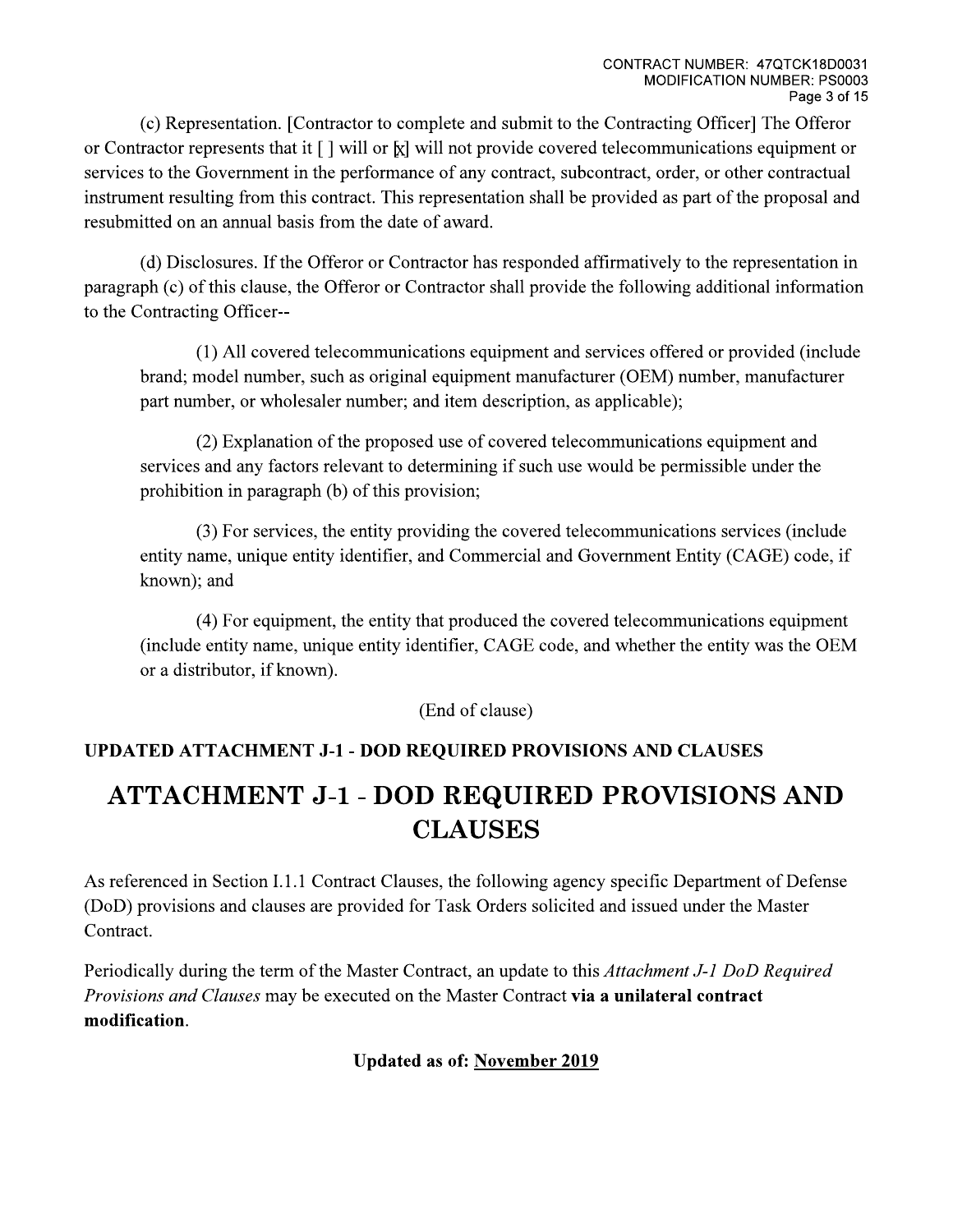#### **PROVISIONS**

DFARS 252.203-7005, Representation Relating to Compensation of Former DOD Officials (NOV  $2011)$ 

DFARS 252.203-7998, Prohibition on Contracting With Entities That Require Certain Internal Confidentiality Agreements-Representation (Deviation 2016-00010) (FEB 2015)

**DFARS 252.204-7011 RESERVED** 

DFARS 252.209-7002, Disclosure of Ownership or Control by a Foreign Government (JUN 2010)

DFARS 252.209-7008, Notice of Prohibition Relating to Organizational Conflict of Interest – Major Defense Acquisition Program (DEC 2010)

DFARS 252.215-7008, Only One Offer (JUL 2019)

DFARS 252.216-7002, Alternate A, Time-and-Materials/Labor-Hour Proposal Requirements - Non-Commercial Item Acquisition with Adequate Price Competition (FEB 2007)

DFARS 252.225-7003, Report of Intended Performance Outside the United States and Canada-Submission with Offer (OCT 2015)

DFARS 252.225-7020, Trade Agreements Certificate-Basic (Nov 2014)

DFARS 252.225-7031, Secondary Arab Boycott of Israel (JUN 2005)

DFARS 252.225-7035, Buy America Act- Free Trade Agreements – Balance of Payment Program Certificate –Basic (Nov 2014)

DFARS 252.234-7001, Notice of Earned Value Management System (APR 2008)

### **FULL TEXT PROVISIONS/REPRESENTATIONS AND CERTIFICATIONS**

Offeror must complete and return the following provisions with their DOD Task Order proposal whenever responding to a DOD procurement requirement.

DFARS 252.204-7007, Alternate A, Annual Representations and Certifications (JAN 2015)

Substitute paragraphs (d) and (e) of the provision at FAR 52.204-8 (OCT 2018) with the following paragraph (d):

(d) The following representations or certifications in the System for Award Management (SAM) database are applicable to this solicitation as indicated:

The offeror has completed the annual representations and certifications electronically via the SAM website at https://www.acquisition.gov/. After reviewing the SAM database information, the offeror verifies by submission of the offer that the representations and certifications currently posted electronically that apply to this solicitation as indicated in FAR 52.204-8(c) and paragraph (d) of this provision have been entered or updated within the last 12 months, are current, accurate, complete, and applicable to this solicitation (including the business size standard applicable to the NAICS code referenced for this solicitation), as of the date of this offer, and are incorporated in this offer by reference (see FAR 4.1201); except for the changes identified below *[offeror to insert changes, identifying change* by provision number, title, date]. These amended representation(s) and/or certification(s) are also incorporated in this offer and are current, accurate, and complete as of the date of this offer.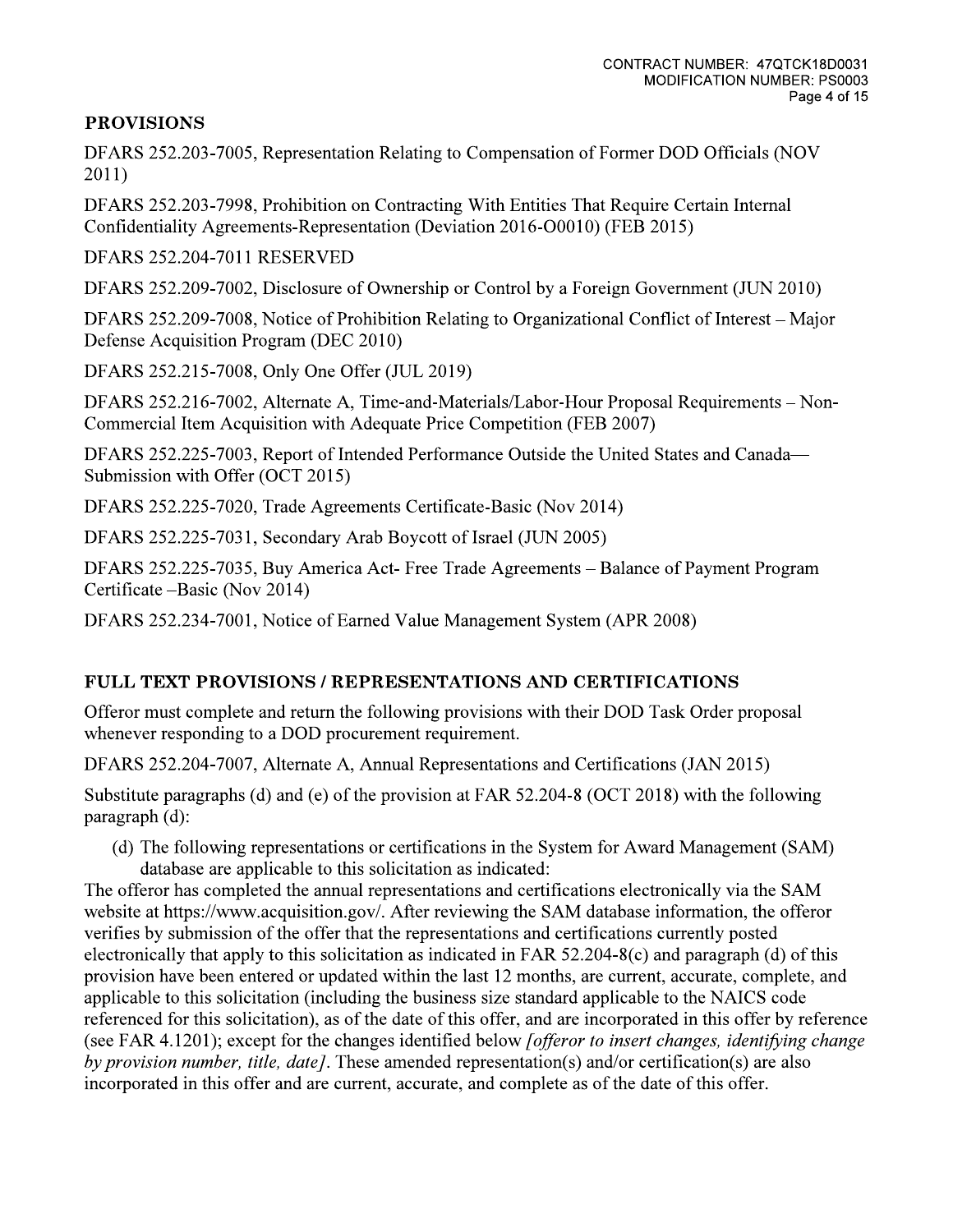|                                        |                                                                                                                                                                                        |                    | CONTRACT NUMBER: 47QTCK18D<br><b>MODIFICATION NUMBER: PS</b><br>Page 5 |
|----------------------------------------|----------------------------------------------------------------------------------------------------------------------------------------------------------------------------------------|--------------------|------------------------------------------------------------------------|
| <b>FAR/DFARS</b><br><b>Provision #</b> | <b>Title</b>                                                                                                                                                                           | Date               | Change                                                                 |
|                                        |                                                                                                                                                                                        |                    |                                                                        |
|                                        | Any changes provided by the offeror are applicable to this solicitation only, and do not result in an<br>update to the representations and certifications located in the SAM database. |                    |                                                                        |
|                                        |                                                                                                                                                                                        | (End of Provision) |                                                                        |

Representation. Applies to all solicitations with institutions of higher education. (MAR 2012)

(ii) 252.216-7008, Economic Price Adjustment—Wage Rates or Material Prices Controlled by a Foreign Government. Applies to solicitations for fixed-price supply and service contracts when the contract is to be performed wholly or in part in a foreign country, and a foreign government controls wage rates or material prices and may during contract performance impose a mandatory change in wages or prices of materials. (MAR 2012)

(iii) 252.222-7007, Representation Regarding Combating Trafficking in Persons, as prescribed in 222.1771. Applies to solicitations with a value expected to exceed the simplified acquisition threshold. (JAN 2015)

 $(iv)$  252.225-7042, Authorization to Perform. Applies to all solicitations when performance will be wholly or in part in a foreign country. (APR 2003)

(v) 252.225-7049, Prohibition on Acquisition of Commercial Satellite Services from Certain Foreign Entities—Representations. Applies to solicitations for the acquisition of commercial satellite services. (DEC 2018)

(vi) 252.225-7050, Disclosure of Ownership or Control by the Government of a Country that is a State Sponsor of Terrorism. (DEC 2018) Applies to all solicitations expected to result in contracts of  $$150,000$  or more.

(vii)  $252.229-7012$ , Tax Exemptions (Italy)—Representation. Applies to solicitations and contracts when contract performance will be in Italy. (MAR 2012)

(viii) 252.229-7013, Tax Exemptions (Spain)—Representation. Applies to solicitations and contracts when contract performance will be in Spain. (APR 2012)

 $\rm (ix)$  252.247-7022, Representation of Extent of Transportation by Sea. Applies to all solicitations except those for direct purchase of ocean transportation services or those with an anticipated value at or below the simplified acquisition threshold. (JUN 2019)

(2) The following representations or certifications in SAM are applicable to this solicitation as indicated by the Contracting Officer: [Contracting Officer check as appropriate.]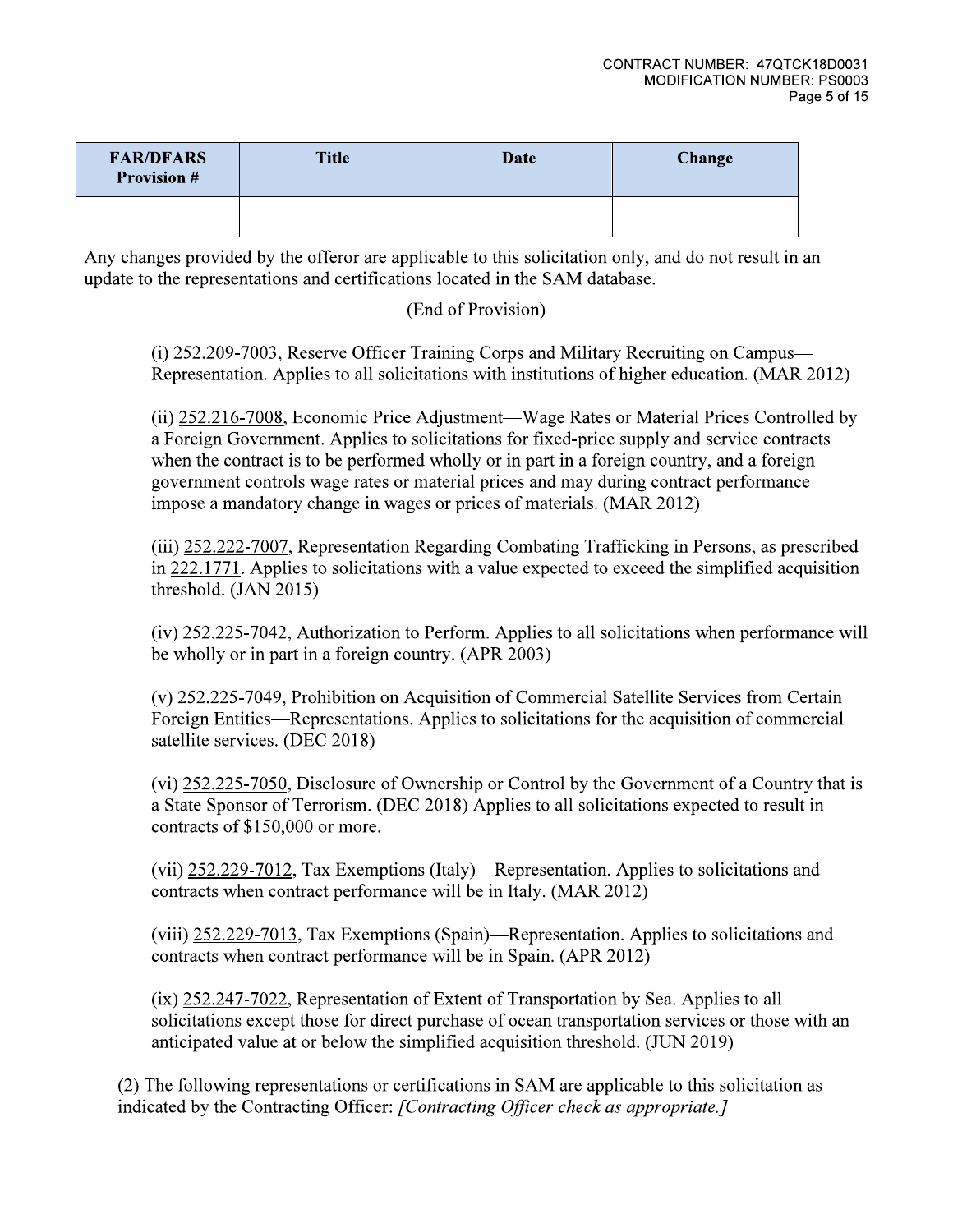(i) 252.209-7002, Disclosure of Ownership or Control by a Foreign Government. (JUN  $2010$ 

(ii) 252.225-7000, Buy American—Balance of Payments Program Certificate. (NOV 2014)

(iii) 252.225-7020, Trade Agreements Certificate. (NOV 2014)

Use with Alternate I. (NOV 2014)

 $(iv)$  252.225-7031, Secondary Arab Boycott of Israel. (JUN 2005)

(v) 252.225-7035, Buy American—Free Trade Agreements—Balance of Payments Program Certificate. (NOV 2014)

Use with Alternate I. (NOV 2014)

Use with Alternate II. (NOV 2014)

Use with Alternate III. (NOV 2014)

Use with Alternate IV. (NOV 2014)

Use with Alternate V. (NOV 2014)

DFARS 252.209-7006 Limitations on Contractors Acting as Lead System Integrators (JAN 2008)

(a) Definitions. "Lead system integrator," "lead system integrator with system responsibility," and "lead system integrator without system responsibility," as used in this provision, have the meanings given in the clause of this solicitation entitled "Prohibited" Financial Interests for Lead System Integrators" (DFARS 252.209-7007).

(b) *General*. Unless an exception is granted, no contractor performing lead system integrator functions in the acquisition of a major system by the Department of Defense may have any direct financial interest in the development or construction of any individual system or element of any system of systems.

(c) Representations.

(1) The offeror represents that it does  $\lceil \cdot \rceil$  does not  $\lceil \cdot \rceil$  propose to perform this contract as a lead system integrator with system responsibility.

(2) The offeror represents that it does  $\lceil \cdot \rceil$  does not  $\lceil \cdot \rceil$  propose to perform this contract as a lead system integrator without system responsibility.

(3) If the offeror answered in the affirmative in paragraph  $(c)(1)$  or  $(2)$  of this provision, the offeror represents that it does [] does not [] have any direct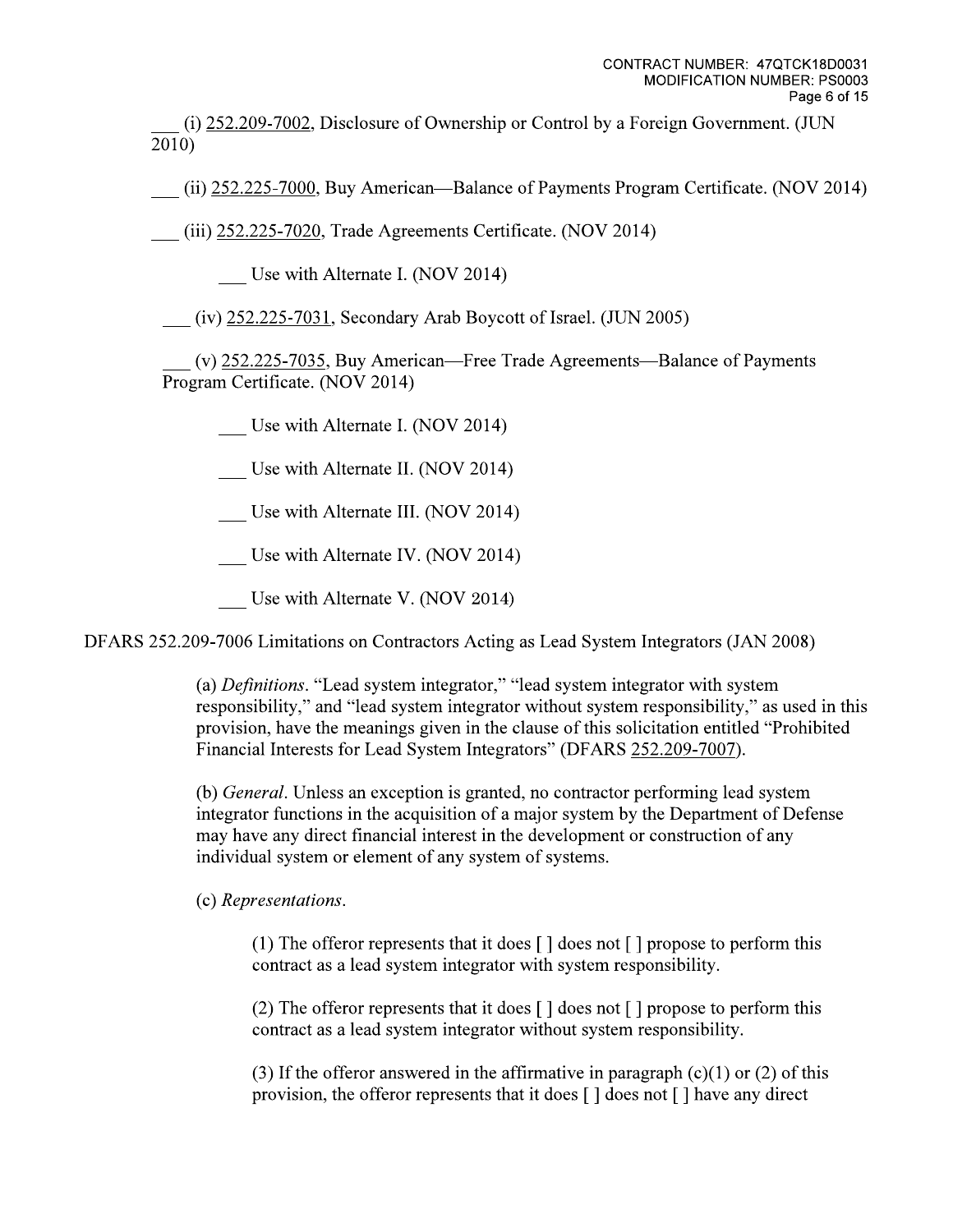financial interest as described in paragraph (b) of this provision with respect to the system(s), subsystem(s), system of systems, or services described in this solicitation.

(d) If the offeror answered in the affirmative in paragraph  $(c)(3)$  of this provision, the offeror should contact the Contracting Officer for guidance on the possibility of submitting a mitigation plan and/or requesting an exception.

(e) If the offeror does have a direct financial interest, the offeror may be prohibited from receiving an award under this solicitation, unless the offeror submits to the Contracting Officer appropriate evidence that the offeror was selected by a subcontractor to serve as a lower-tier subcontractor through a process over which the offeror exercised no control.

(f) This provision implements the requirements of 10 U.S.C. 2410p, as added by Section 807 of the National Defense Authorization Act for Fiscal Year 2007 (Pub. L. 109-364).

(End of Provision)

DFARS 252.209-7992, Representation by Corporations Regarding an Unpaid Delinguent Tax Liability or a Felony Conviction under any Federal Law-Fiscal Year 2015 Appropriations (Deviation 2015-O0005) (DEC 2014)

(a) In accordance with sections 744 and 745 of Division E, Title VII, of the Consolidated and Further Continuing Appropriations Act, 2015, (Pub. L. 113-235) none of the funds made available by this or any other Act may be used to enter into a contract with any corporation that-

(1) Has any unpaid Federal tax liability that has been assessed, for which all judicial and administrative remedies have been exhausted or have lapsed, and that is not being paid in a timely manner pursuant to an agreement with the authority responsible for collecting the tax liability, where the awarding agency is aware of the unpaid tax liability, unless the agency has considered suspension or debarment of the corporation and made a determination that this further action is not necessary to protect the interests of the Government; or

(2) Was convicted of a felony criminal violation under any Federal law within the preceding 24 months, where the awarding agency is aware of the conviction, unless the agency has considered suspension or debarment of the corporation and made a determination that the action is not necessary to protect the interests of the Government.

(b) The Offeror represents that-

(1) It is  $\lceil \cdot \rceil$  is not  $\lceil \cdot \rceil$  a corporation that has any unpaid Federal tax liability that has been assessed, for which all judicial and administrative remedies have been exhausted or have lapsed, and that is not being paid in a timely manner pursuant to an agreement with the authority responsible for collecting the tax liability,

(2) It is  $\lceil \cdot \rceil$  is not  $\lceil \cdot \rceil$  a corporation that was convicted of a felony criminal violation under a Federal law within the preceding 24 months.

(End of Provision)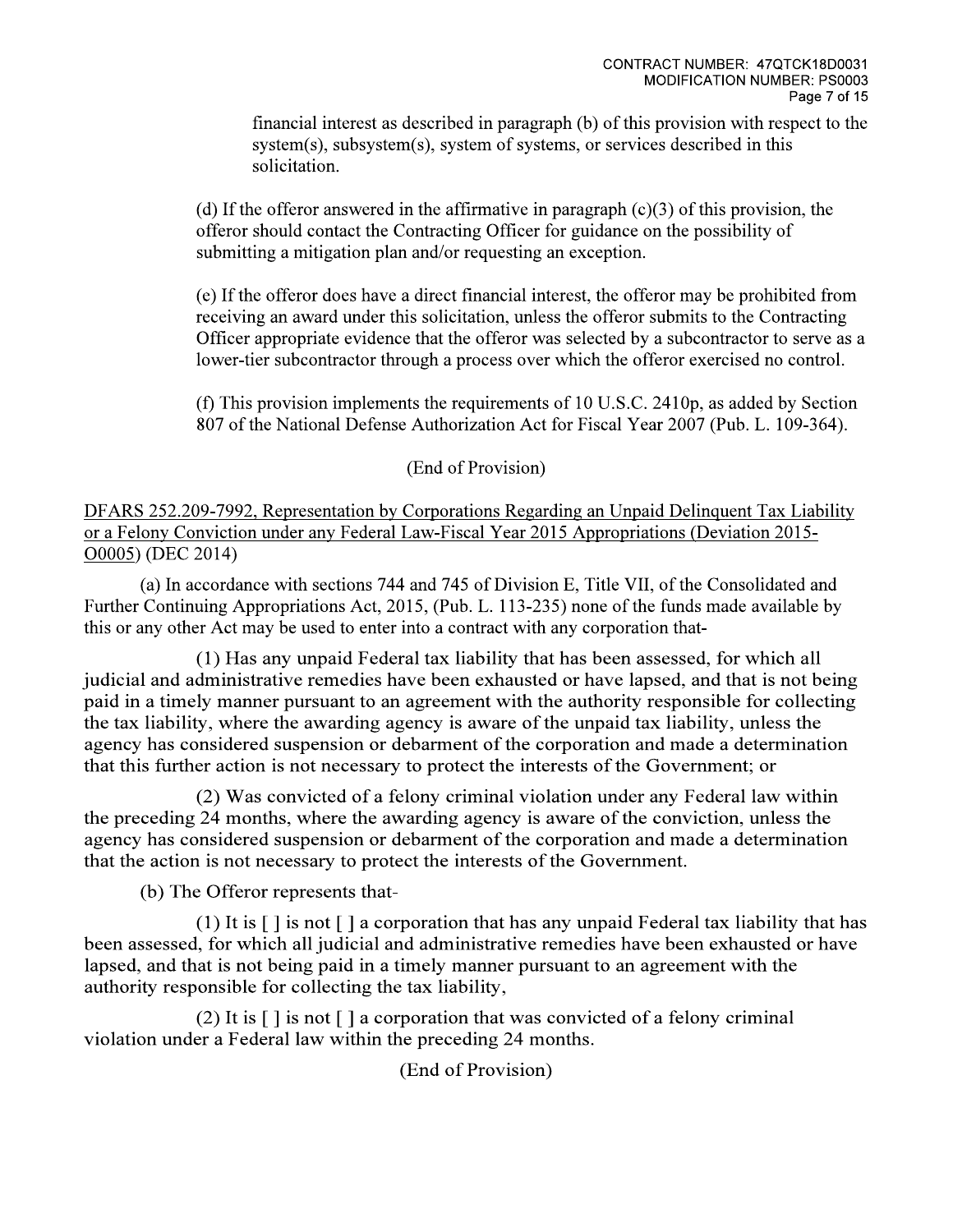#### DFARS 252.209-7998, Representation Regarding Conviction of a Felony Criminal Violation under any Federal or State Law (Deviation 2012-O0007 (MAR 2012)

- (a) In accordance with section 514 of Division H of the Consolidated Appropriations Act, 2012, none of the funds made available by that Act may be used to enter into a contract with any corporation that was convicted of a felony criminal violation under any Federal or State law within the preceding 24 months, where the awarding agency is aware of the conviction, unless the agency has considered suspension or debarment of the corporation and made a determination that this further action is not necessary to protect the interests of the Government.
- (b) The Offeror represents that it is  $\lceil \cdot \rceil$  is not  $\lceil \cdot \rceil$  a corporation that was convicted of a felony criminal violation under a Federal or State law within the preceding 24 months. (End of provision)

DFARS 252.209-7999 Representation Regarding an Unpaid Delinquent Tax Liability or a Felony Conviction Under Any Federal Law (Deviation 2012-00004) (JAN 2012)

(a) In accordance with sections 8124 and 8125 of Division A of the Consolidated Appropriations Act, 2012, (Pub. L. 112-74) none of the funds made available by that Act may be used to enter into a contract with any corporation that-

(1) Has any unpaid Federal tax liability that has been assessed, for which all judicial and administrative remedies have been exhausted or have lapsed, and that is not being paid in a timely manner pursuant to an agreement with the authority responsible for collecting the tax liability, where the awarding agency is aware of the unpaid tax liability, unless the agency has considered suspension or debarment of the corporation and made a determination that this further action is not necessary to protect the interests of the Government.

(2) Was convicted of a felony criminal violation under any Federal law within the preceding 24 months, where the awarding agency is aware of the conviction, unless the agency has considered suspension or debarment of the corporation and made a determination that this action is not necessary to protect the interests of the Government.

(b) The Offeror represents that-

(1) It is  $\lceil \cdot \rceil$  is not  $\lceil \cdot \rceil$  a corporation that has any unpaid Federal tax liability that has been assessed, for which all judicial and administrative remedies have been exhausted or have lapsed, and that is not being paid in a timely manner pursuant to an agreement with the authority responsible for collecting the tax liability,

(2) It is  $\lceil$  is not  $\lceil$  a corporation that was convicted of a felony criminal violation under a Federal law within the preceding 24 months.

#### (End of Provision)

### DFARS 252.217-7002, Offering Property for Exchange (JUN 2012)

- is being offered in accordance with (a) The property described in item number the exchange provisions of 40 U.S.C.,  $503$ .
- (b) The property is located at (insert address). Offerors may inspect the property during the period (insert beginning and ending dates and insert hours during day). (End of provision)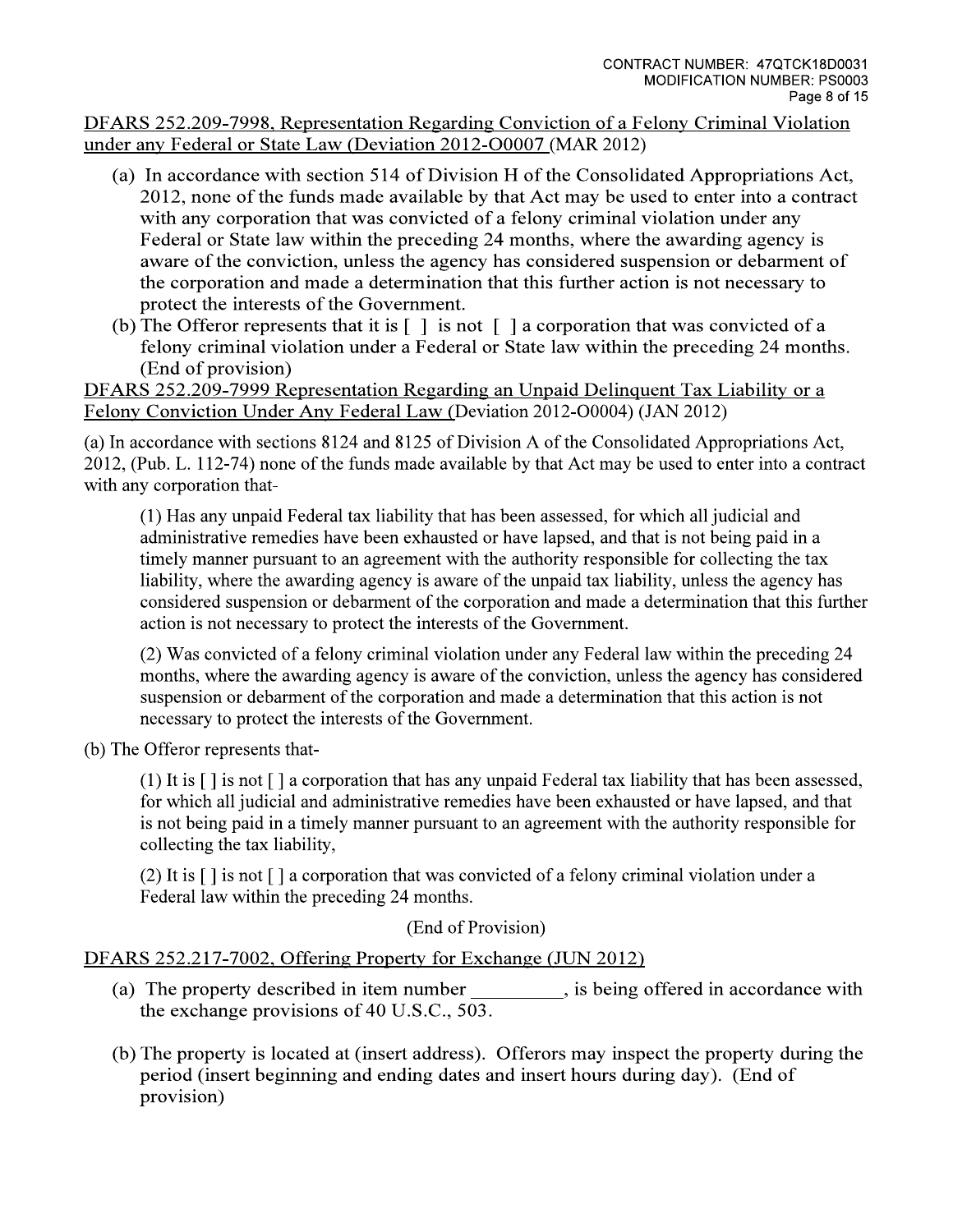#### DFARS 252.227-7017, Identification and Assertion of Use, Release, or Disclosure Restrictions  $(JAN 2011)$

(a) The terms used in this provision are defined in following clause or clauses contained in this solicitation--

(1) If a successful offeror will be required to deliver technical data, the Rights in Technical Data--Noncommercial Items clause, or, if this solicitation contemplates a contract under the Small Business Innovation Research Program, the Rights in Noncommercial Technical Data and Computer Software--Small Business Innovation Research (SBIR) Program clause.

(2) If a successful offeror will not be required to deliver technical data, the Rights in Noncommercial Computer Software and Noncommercial Computer Software Documentation clause, or, if this solicitation contemplates a contract under the Small Business Innovation Research Program, the Rights in Noncommercial Technical Data and Computer Software--Small Business Innovation Research (SBIR) Program clause.

(b) The identification and assertion requirements in this provision apply only to technical data, including computer software documents, or computer software to be delivered with other than unlimited rights. For contracts to be awarded under the Small Business Innovation Research Program, the notification requirements do not apply to technical data or computer software that will be generated under the resulting contract. Notification and identification is not required for restrictions based solely on copyright.

(c) Offers submitted in response to this solicitation shall identify, to the extent known at the time an offer is submitted to the Government, the technical data or computer software that the Offeror, its subcontractors or suppliers, or potential subcontractors or suppliers, assert should be furnished to the Government with restrictions on use, release, or disclosure.

(d) The Offeror's assertions, including the assertions of its subcontractors or suppliers or potential subcontractors or suppliers shall be submitted as an attachment to its offer in the following format, dated and signed by an official authorized to contractually obligate the Offeror:

Identification and Assertion of Restrictions on the Government's Use, Release, or Disclosure of Technical Data or Computer Software.

The Offeror asserts for itself, or the persons identified below, that the Government's rights to use, release, or disclose the following technical data or computer software should be restricted:

| <b>Technical Data or Computer</b> |        | Name of Person                                      |        |                   |  |
|-----------------------------------|--------|-----------------------------------------------------|--------|-------------------|--|
| Software to be Furnished          |        |                                                     |        | Asserting         |  |
| With Restrictions *               |        | Basis for Assertion ** Asserted Rights Category *** |        | Restrictions **** |  |
| $(LIST)$ *****                    | (LIST) | (LIST)                                              | (LIST) |                   |  |

\*For technical data (other than computer software documentation) pertaining to items, components, or processes developed at private expense, identify both the deliverable technical data and each such items, component, or process. For computer software or computer software documentation identify the software or documentation.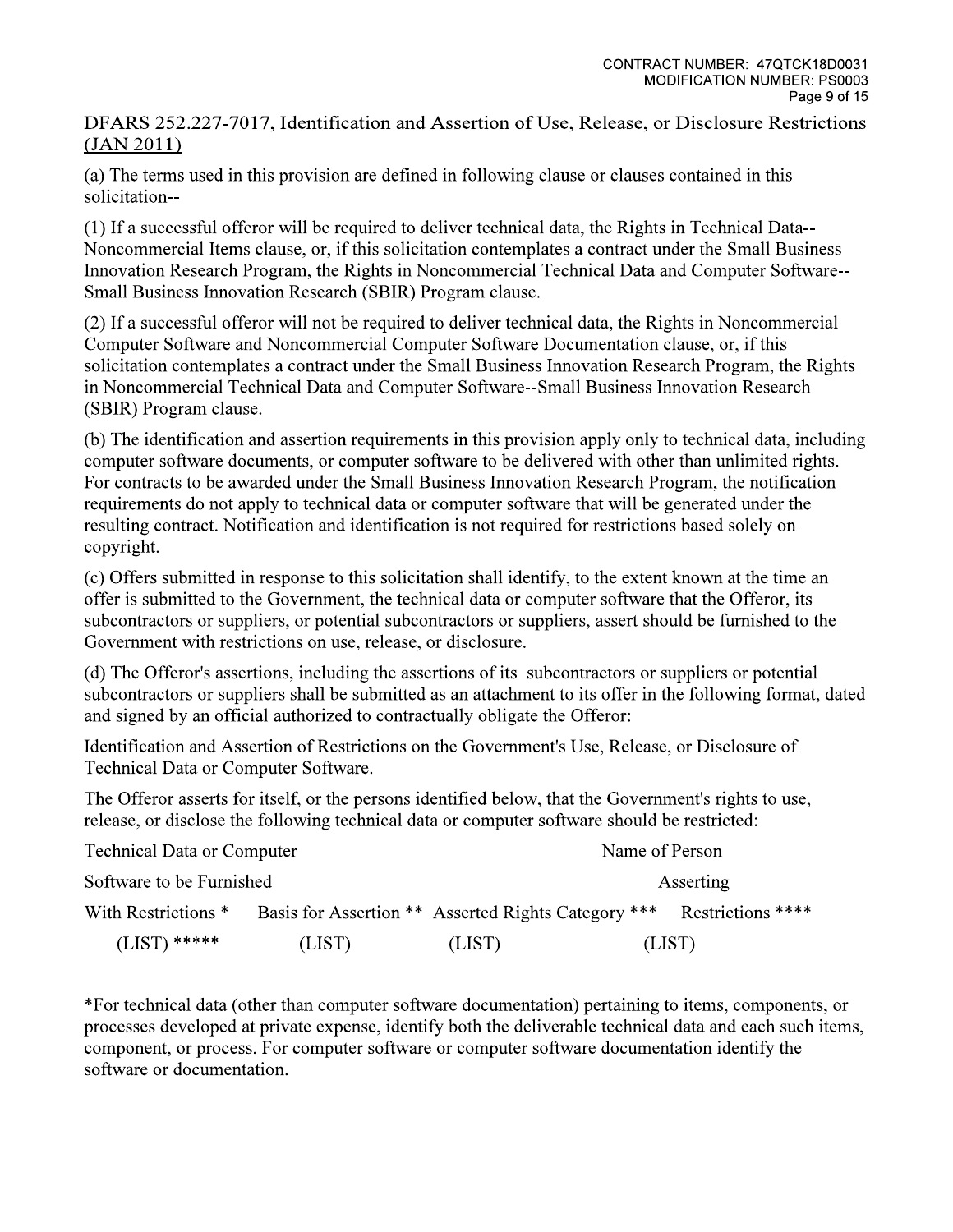\*\*Generally, development at private expense, either exclusively or partially, is the only basis for asserting restrictions. For technical data, other than computer software documentation, development refers to development of the item, component, or process to which the data pertain. The Government's rights in computer software documentation generally may not be restricted. For computer software, development refers to the software. Indicate whether development was accomplished exclusively or partially at private expense. If development was not accomplished at private expense, or for computer software documentation, enter the specific basis for asserting restrictions.

\*\*\*Enter asserted rights category (e.g., government purpose license rights from a prior contract, rights in SBIR data generated under another contract, limited, restricted, or government purpose rights under this or a prior contract, or specially negotiated licenses).

\*\*\*\*Corporation, individual, or other person, as appropriate.

\*\*\*\*\*Enter "none" when all data or software will be submitted without restrictions.

Printed Name and Title

Signature Signature and the state of the state of the state of the state of the state of the state of the state of the state of the state of the state of the state of the state of the state of the state of the state of the

(End of Identification and Assertion)

(e) An offeror's failure to submit, complete, or sign the notification and identification required by paragraph (d) of this provision with its offer may render the offer ineligible for award.

(f) If the Offeror is awarded a contract, the assertions identified in paragraph (d) of this provision shall be listed in an attachment to that contract. Upon request by the Contracting Officer, the Offeror shall provide sufficient information to enable the Contracting Officer to evaluate any listed assertion.

(End of Provision)

#### DFARS 252.227-7028, Technical Data or Computer Software Previously Delivered to the Government  $(JUN 1995)$

As prescribed in  $227.7103-6(d)$ ,  $227.7104(f)(2)$ , or  $227.7203-6(e)$ , use the following provision:

#### TECHNICAL DATA OR COMPUTER SOFTWARE PREVIOUSLY DELIVERED TO THE **GOVERNMENT (JUN 1995)**

The Offeror shall attach to its offer an identification of all documents or other media incorporating technical data or computer software it intends to deliver under this contract with other than unlimited rights that are identical or substantially similar to documents or other media that the Offeror has produced for, delivered to, or is obligated to deliver to the Government under any contract or subcontract. The attachment shall identify-

(a) The contract number under which the data or software were produced;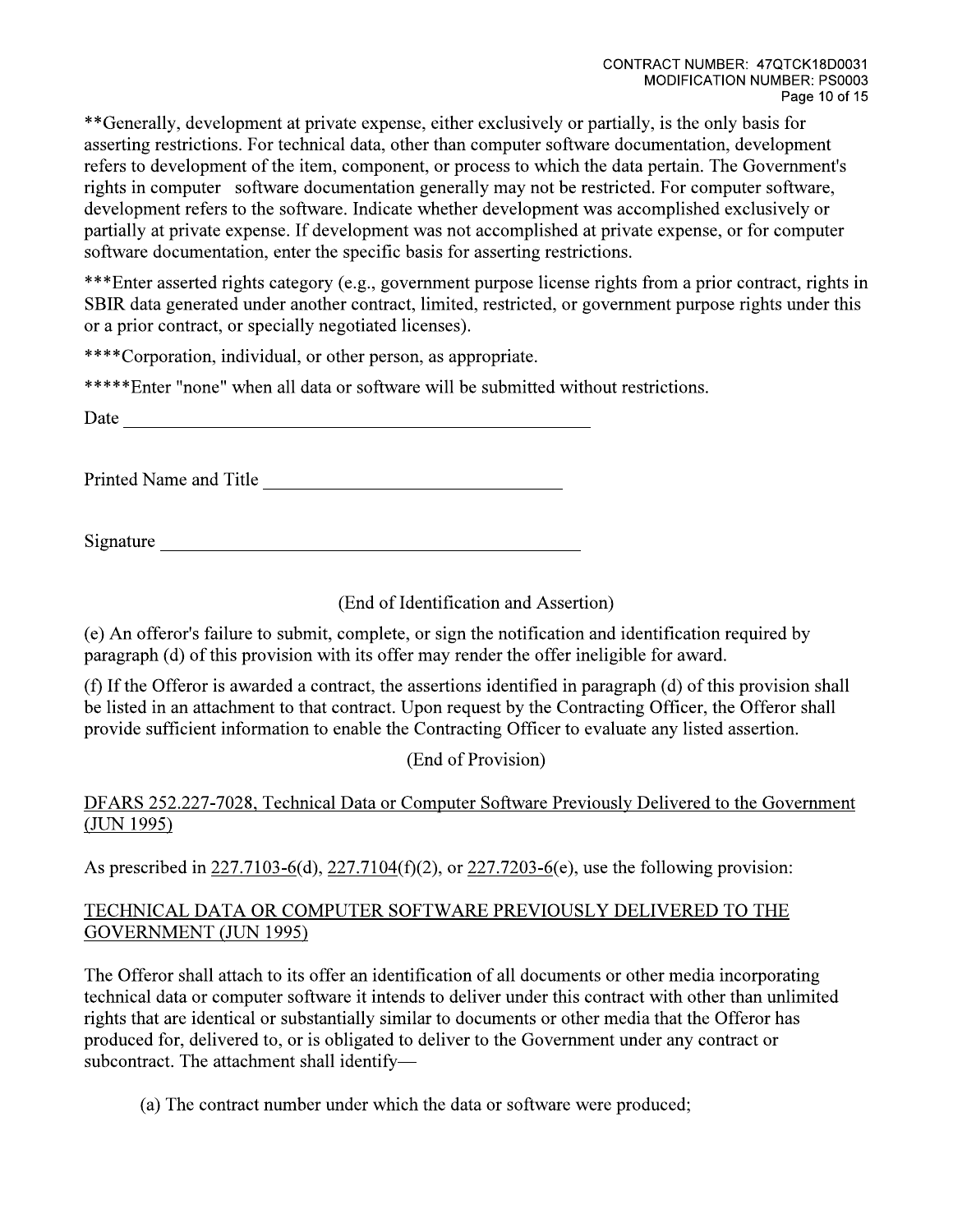(b) The contract number under which, and the name and address of the organization to whom, the data or software were most recently delivered or will be delivered; and

(c) Any limitations on the Government's rights to use or disclose the data or software, including, when applicable, identification of the earliest date the limitations expire.

#### (End of Provision)

#### DFARS 252.246-7005, Notice of Warranty Tracking of Serialized Items (MAR 2016)

(a) Definitions. "Duration," "enterprise", "enterprise identifier," "fixed expiration," "item type," "serialized item," "starting event," "unique item identifier," "usage," "warranty administrator," "warranty guarantor," and "warranty tracking" are defined in the clause at 252.246-7006, Warranty Tracking of Serialized Items.

(b) Reporting of data for warranty tracking and administration.

(1) The Offeror shall provide the information required by the attachment entitled "Warranty Tracking Information" on each contract line item number, subline item number, or exhibit line item number for warranted items with its offer. Information required in the warranty attachment for each warranted item shall include such information as duration, fixed expiration, item type, starting event, usage, warranty administrator enterprise identifier, and warranty guarantor enterprise identifier.

(2) The successful offeror will be required to provide the following information no later than when the warranted items are presented for receipt and/or acceptance, in accordance with the clause at 252.246-7006-

> (A) The unique item identifier for each warranted item required by the attachment entitled "Warranty Tracking Information;" and

> (B) All information required by the attachment entitled "Source of Repair Instructions" for each warranted item.

(3) For additional information on warranty attachments, see the "Warranty and Source of Repair" training and "Warranty and Source of Repair Tracking User Guide" accessible on the Product Data Reporting and Evaluation Program (PDREP) website at https://www.pdrep.csd.disa.mil/pdrep\_files/other/wsr.htm.

(End of Provision)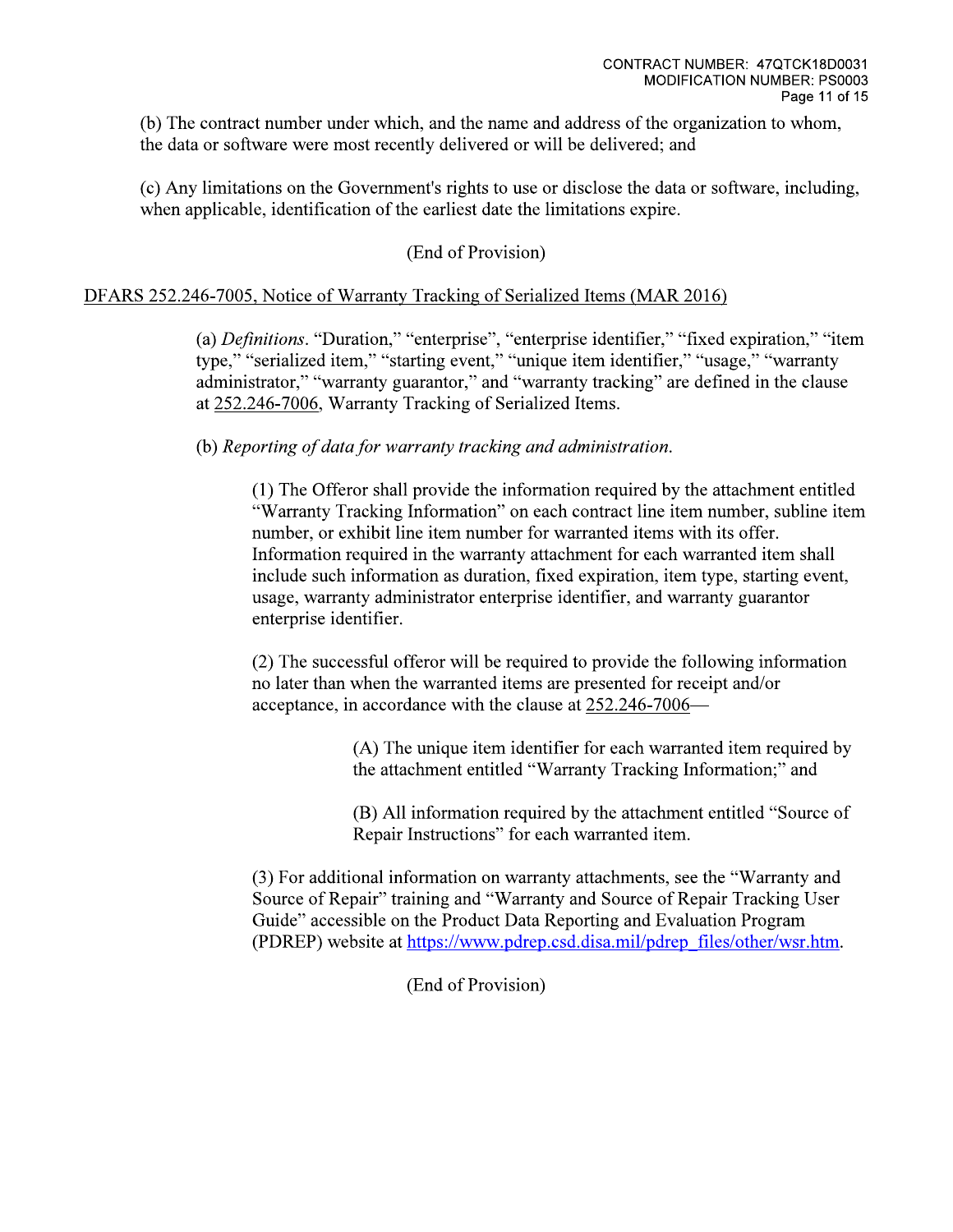CONTRACT NUMBER: 47GTCK18D0031<br>
MODIFICATION NUMBER: 47GTCK18D0031<br>
DFARS 252.201-7000, Contracting Officer's Representative (DEC 1991)<br>
DFARS 252.203-7000, Requirements Relating to Compensation of Former DoD Officials (SE

DFARS 252.203-7004, Display of Hotline Posters (DEC 2019)

DFARS 252.204-7000, Disclosure of Information (OCT 2016)

DFARS 252.204-7002, Payment for Subline Items Not Separately Priced (DEC 1991)

DFARS 252.204-7003, Control of Government Personnel Work Product (APR 1992)

DFARS 252.204-7004 Level I Antiterrorism Awareness Training for Contractors (FEB 2019)

DFARS 252.204-7005 RESERVED.

DFARS 252.204-7006, Billing Instructions (OCT 2005)

DFARS 252.204-7012, Safeguarding Covered Defense Information and Cyber Incident Reporting (OCT) 2016)

DFARS 252.204-7015, Disclosure of Information to Litigation Support Contractors (MAY 2016)

DFARS 252.205-7000, Provision of Information to Cooperative Agreement Holders (DEC 1991)

DFARS 252.209-7004, Subcontracting with Firms that are Owned or Controlled by the Government of a Country that is a State Sponsor of Terrorism (MAY 2019)

DFARS 252.209-7007, Prohibited Financial Interests for Lead System Integrators (JUL 2009)

DFARS 252.209-7009, Organizational Conflict of Interest-Major Defense Acquisition Program (MAY 2019)

DFARS 252.211-7003, Item Unique Identification and Valuation (MAR 2016)

DFARS 252.211-7006, Passive Radio Frequency Identification (MAR 2018)

DFARS 252.211-7007, Reporting of Government-Furnished Property (AUG 2012)

DFARS 252.211-7008, Use of Government-Assigned Serial Numbers (SEP 2010)

DFARS 252.215-7000 RESERVED.

DFARS 252.215-7002, Cost Estimating System Requirements (DEC 2012)

DFARS 252.215-7009, Proposal Adequacy Checklist (JAN 2014)

DFARS 252.216-7004, Award Fee Reduction or Denial for Jeopardizing the Health or Safety of Government Personnel (SEP 2011)

DFARS 252.216-7005 RESERVED.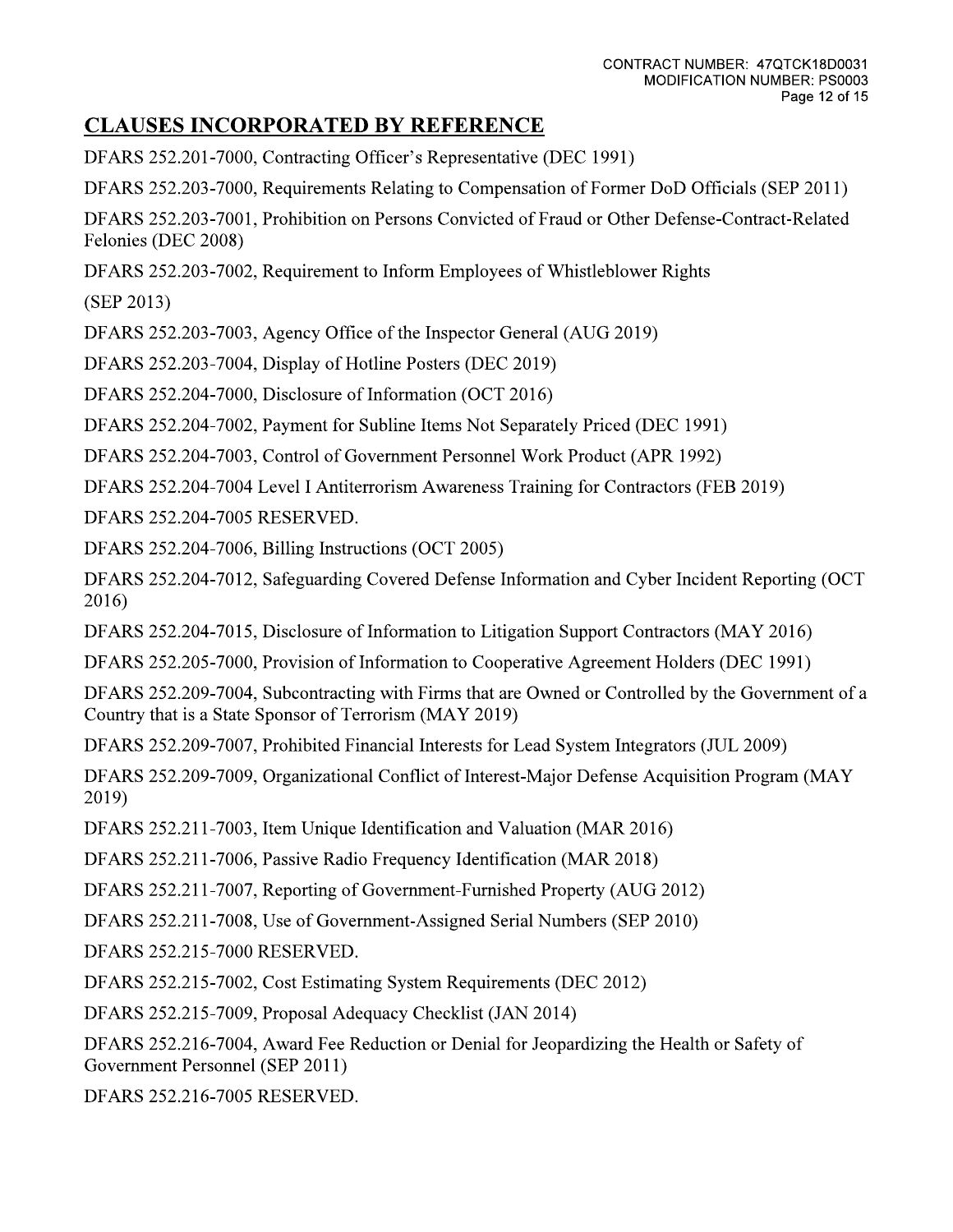CONTRACT NUMBER: 47GTCK1800331<br>
MODIFICATION NUMBER: 47GTCK1800331<br>
Proceeding (SEP 2013)<br>
DFARS 252.216-7009, Allowability of Legal Costs Incurred in Connection With a Whistleblower<br>
Proger 300 of Froceeding (SEP 2013)<br>
D

Deviation 2013-00044, Sturmary Subcostnas: Report Subristions (SEP 2013)<br>DEViation 2013-00044, Sturmary Subcostnas: Report Subristions (SEP 2013)<br>DEARS 252-222-7000, Compliance with Local Labor Laws (Occurses) (JUN 1997)<br>D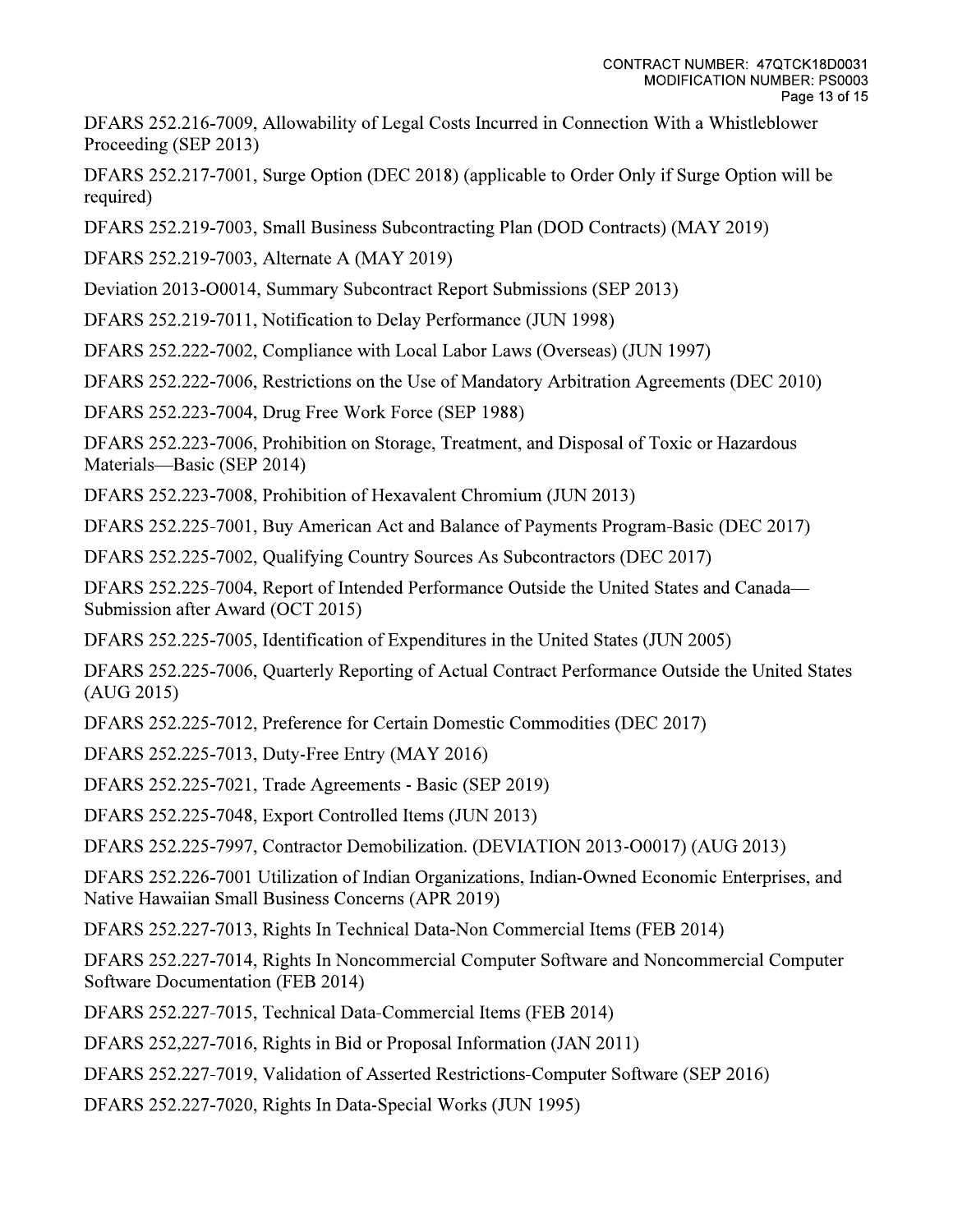- DFARS 252.227-7025, Limitations on the Use or Disclosure of Government-Furnished Information Marked with Restrictive Legends (MAY 2013)
- DFARS 252.227-7027, Deferred Ordering Of Technical Data or Computer Software (APR 1988)
- DFARS 252.227-7030, Technical Data Withholding of Payment (MAR 2000)
- DFARS 252.227-7037, Validation of Restrictive Markings on Technical Data (SEP 2016)
- DFARS 252.231-7000, Supplemental Cost Principles (DEC 1991)
- DFARS 252.232-7003, Electronic Submission of Payment Requests and Receiving Reports (DEC 2018)
- DFARS 252.232-7006, Wide Area Workflow Payment Instructions (DEC 2018)
- DFARS 252.232-7007, Limitation of Government's Obligation (APR 2014)
- DFARS 252.232-7010, Levies on Contract Payments (DEC 2006)
- DFARS 252.239-7000, Protection Against Compromising Emanations (JUN 2004)
- DFARS 252.239-7001, Information Assurance Contractor Training and Certification (JAN 2008)
- DFARS 252.239-7018, Supply Chain Risk (FEB 2019)
- DFARS 252.242-7004, Material Management and Accounting System (MAY 2011)
- DFARS 252.242-7005, Contractor Business Systems (FEB 2012)
- DFARS 252.242-7006, Accounting System Administration (FEB 2012)
- DFARS 252.243-7001, Pricing of Contract Modifications (DEC 1991)
- DFARS 252.243-7002, Requests for Equitable Adjustment (DEC 2012)
- DFARS 252.244-7000, Subcontracts for Commercial Items (JUN 2013)
- DFARS 252.244-7001, Contractor Purchasing System Administration-Basic (MAY 2014)
- DFARS 252.245-7001, Tagging, Labeling, and Marking of Government-Furnished Property (APR 2012)
- DFARS 252.245-7002, Reporting Loss of Government Property (DEC 2017)
- DFARS 252.245-7003, Contractor Property Management System Administration (APR 2012)
- DFARS 252.245-7004, Reporting, Reutilization, and Disposal (DEC 2017)
- DFARS 252.246-7000, RESERVED
- DFARS 252.246-7001, Warranty of Data Basic (MAR 2014)
- DFARS 252.246-7003, Notification of Potential Safety Issues (JUN 2013)
- DFARS 252.246-7006, Warranty Tracking of Serialized Items (MAR 2016)
- DFARS 252.246-7007, Contractor Counterfeit Electronic Part Detection and Avoidance System (AUG 2016)
- DFARS 252.247-7003, Pass-Through of Motor Carrier Fuel Surcharge Adjustment to the Cost Bearer  $(JUN 2013)$